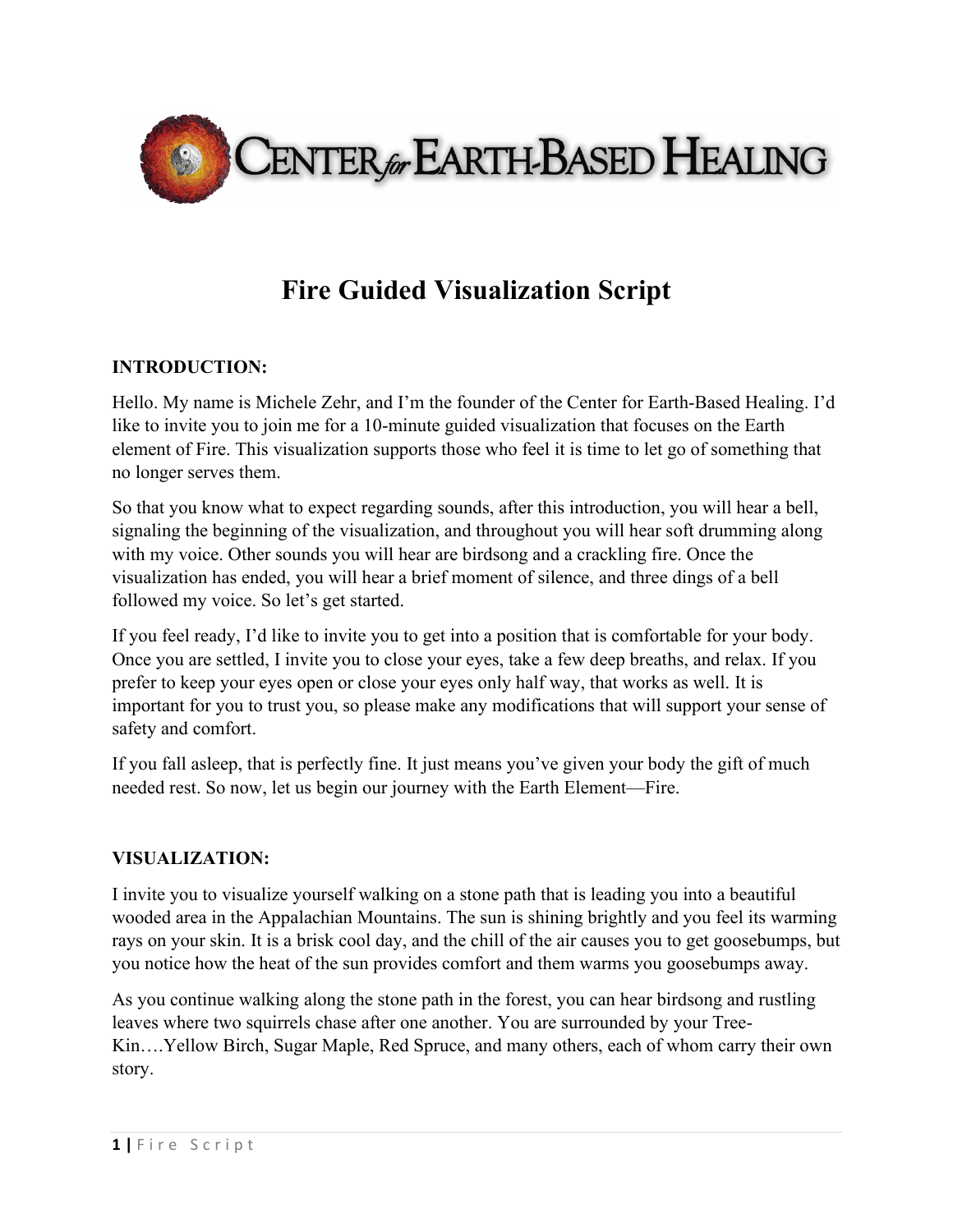One tree in the distance catches your eye, because it appears to have an odd shape, but you can't quite see the whole tree. You choose to walk off the stone path and towards this special tree that is calling to you. You walk for several more minutes and you soon discover that you have been drawn to an enormous Chestnut Oak tree that stands 80 feet tall with a trunk that measures over 20 feet in diameter.

You begin to slowly walk around and inspect the tree's massive trunk, and a story begins to emerge about hardship, drought, severe cold, ice storms, fire and lightning strikes. You look up towards the canopy and now you see that the odd shape you noticed from the stone path was an enormous branch that had been struck by lightning, causing it to snap off and fall to the ground. On its journey to the ground, it took many other large branches with it, and this created the tree's odd shape.

As you walk around the backside of the tree, you see a large opening at the base of the trunk. You feel an impulse to enter this opening, and once you do, you find yourself gleefully sliding along the tree roots which are taking you deeper inside of the tree. This is both an unexpected and joyful experience that deposits you gently inside an enormous cavern.

You hear what sounds like the crackling of a fire and you see the fire light dancing on the cavern walls up ahead. You walk towards the light and when you come around a bend, you are looking at the most beautiful fire you've ever seen. You are standing in a large round room with walls made of smooth stone that are warm to the touch. The fire sits in its own stone hearth in the very center of the room, and the room glows with warm hues of yellow, white, orange, and red, all from the dancing flames. When you approach the fire, you step on a small pebble, so you decide to pick it up and put it in your pocket as a way to remember this special place.

You enter a small opening to an inner circle that has a path around the entire hearth and as you begin to walk around the fire you feel the soothing warmth of its heat each step. You also notice something else and at first you doubt what you are sensing, but with each step you take, the small pebble in your pocket gets a little bigger and a little heavier. By the time you've reached the halfway point around the fire, you are carrying a large rock with both hands and are beginning to struggle with the increasing weight.

One more step, the rock grows bigger and heavier, another small step, and you are not sure you can make it to the end even though you are only 20 feet away from completing the circle. You put the rock on the ground and begin to push it, but as it grows heavier and bigger with each step, you can barely see around it.

With your last ounce of energy and one final push, you reach the small opening where you entered the path around the fire, but what was once a tiny pebble is now so large, that it is blocking the way out, and it is too heavy for you to push out of the way.

In this moment of struggle, you fall to your knees and begin to weep. You realize that much like this heavy rock, you have been carrying something with you for far too long, and with each step you have taken through your life, this "something" has become heavier and heavier. You know what you must do, and you know that now you are ready.